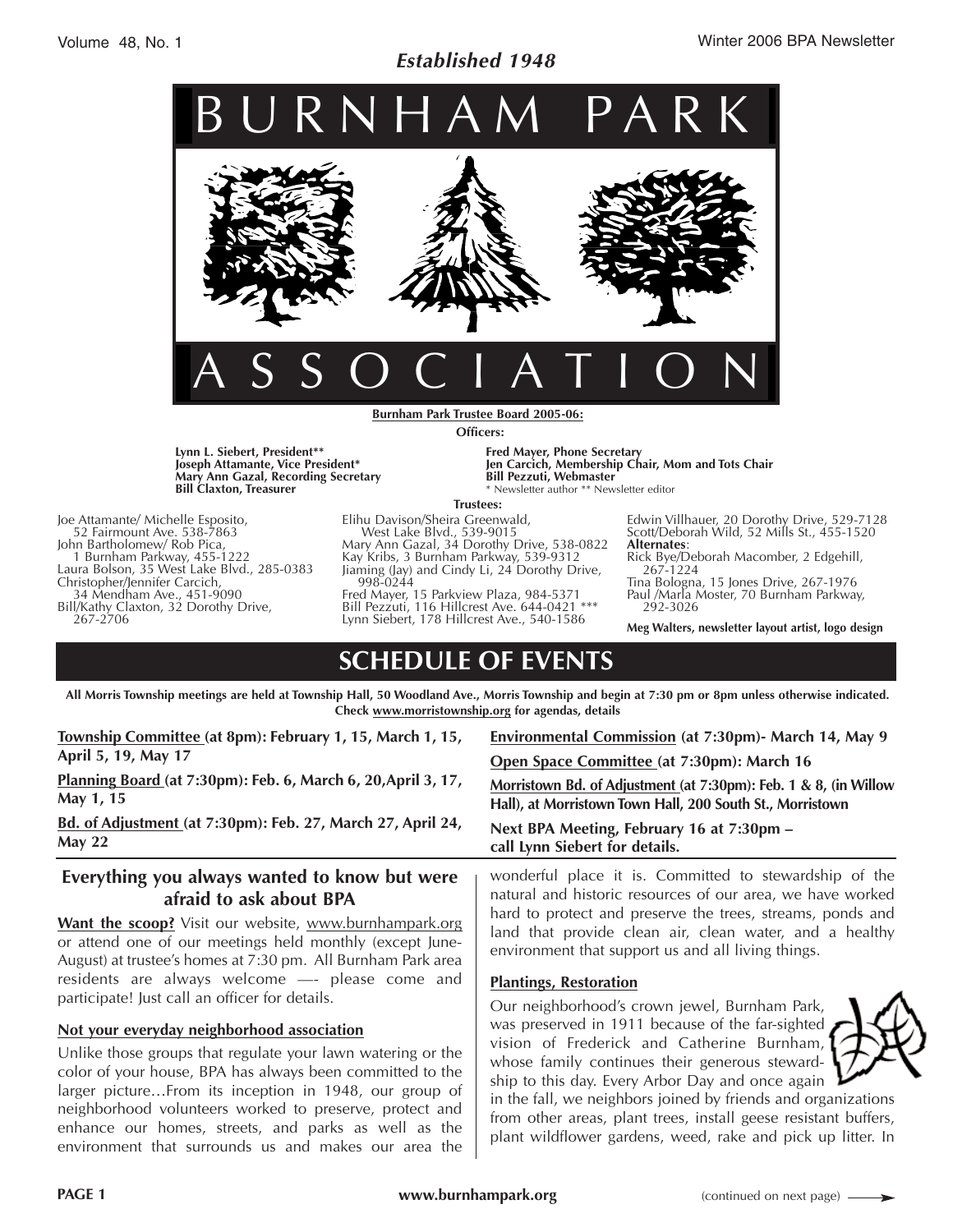addition, each spring, we clean the preserved area between West and East Lake Boulevards. Since initiating Arbor Day celebrations 18 years ago, our members have installed over 2,000 plantings in Burnham Park – and worked with the Town of Morristown to restore the park from its former status as a dumping ground and drug users' haven to a place where families can safely come for rest and relaxation.

To further these goals of stewardship, our members have not only installed plantings and cleaned, but have attended countless municipal, county and state level meetings to listen, learn and speak up when appropriate. We have written many letters, made calls, sent emails, and spent innumerable hours interacting with our neighbors as well as local, county and state representatives and it's paid off!

#### **Sampling of BPA efforts:**

Over the years, our members and neighbors have done much to preserve the quality of life, clean water, clean air, woodlands and wild places which are part of the reason many of us choose to live here.



- Thanks to BPA efforts, there is dedicated open space in Jones Woods instead of 198 condominiums. These woods provide habitat for the endangered wood turtle, a scenic place for hikers, runners, birdwatchers, resources for several schools' ecological studies, a pond for fishing and trails for cross country skiers.
- The BPA worked to enforce deed restrictions in Burnham Park, preserving wetlands and the residential character of the area. Honoring the intent of the park's donors (see website quotes from original 1911 deed), BPA prevented the addition of large parking lots, lighted sports facilities, commercial signage and the use of the park for commercial carnivals.
- Working with veterans groups. BPA helped in the cleanup of monuments and in the design and installation of the beautiful Baldinger bench, set within a grove of river birch (designed by former BPA board member and landscape designer, Sarah Cavanaugh).
- Former resident, landscape architect Carolle Huber donated professional plans for the restoration of the park which had fallen into disrepair and, together with the Town of Morristown, BPA has spent decades restoring the park's natural plantings and scenic vistas. BPA also helped the Town of Morristown secure grants for the rebuilding of the pond perimeter.
- BPA brought in guest speakers/films on topics such as "green" initiatives in industry, reducing pesticides on children's playing fields, deer resistant plantings, and has planned neighborhood picnics, spearheaded

Neighborhood Watch safety programs, sponsored T-ball teams and contributed funds to



neighborhood Olympic hopefuls.

- We have also joined with our Washington Valley neighbors to prevent siting a jail, a reservoir and a psychiatric hospital, as well as the extension of Rt. 24 through this historic, sensitive valley. And we are now standing with our neighbors, as well as with numerous local and statewide environmental groups to prevent sewering, and further destructive development of Washington Valley. We do these things to preserve the natural beauty, peace and healthful environment that draw people to our area.
- Recognizing BPA's efforts over the years, the Town of Morristown contacted us and offered to install a new playground. Our committee chose the equipment and worked with the Town Recreation Dept. to insure the wonderful results.

#### **Recognition:**

In 2005, BPA was one of only 5 organizations worldwide to receive the prestigious National Arbor Day Foundation Project and Program Award, whose recipients were competitively chosen and judged for "impact, quality, innovation and the degree to which the work serves as a worthy example for others to follow." We are proud of that honor but equally proud of the respect our efforts have garnered from major organizations, fellow civic groups, elected officials, and from our neighbors – far and near. Many who moved away started their own associations modeled on BPA. Others developed careers in environmental conservation, historic preservation, and/ or community stewardship.

#### **Join us:**

BPA is a living, growing organization – with room for new ideas and additional activities. We invite you to join us! Here are some of the ways to get involved:

- Stop by the *Moms and Tots Group* (see article below)
- Come to one of our Monthly Meetings, held at our members' homes —- homemade refreshments are always served! (Call any of the officers to find where and when the next meeting is held.) Why guess? – find out firsthand about neighborhood issues, share your ideas, talk with and learn what our representatives are doing.
- Check out our website: www.burnhampark.org for a more extended history of the association. There you can be inspired by the visionary Burnhams, and see the sense of stewardship of the land in action in the photos of our work on building the Riparian Buffer zone and various Arbor Days projects.
- We want to establish a Neighborhood Social Committee to plan events such as a group trip to a sporting event, a progressive dinner, a concert in the park, a wine tasting, a jewelry party…If you're interested, call Mary Ann Gazal or Jen Carcich (numbers above).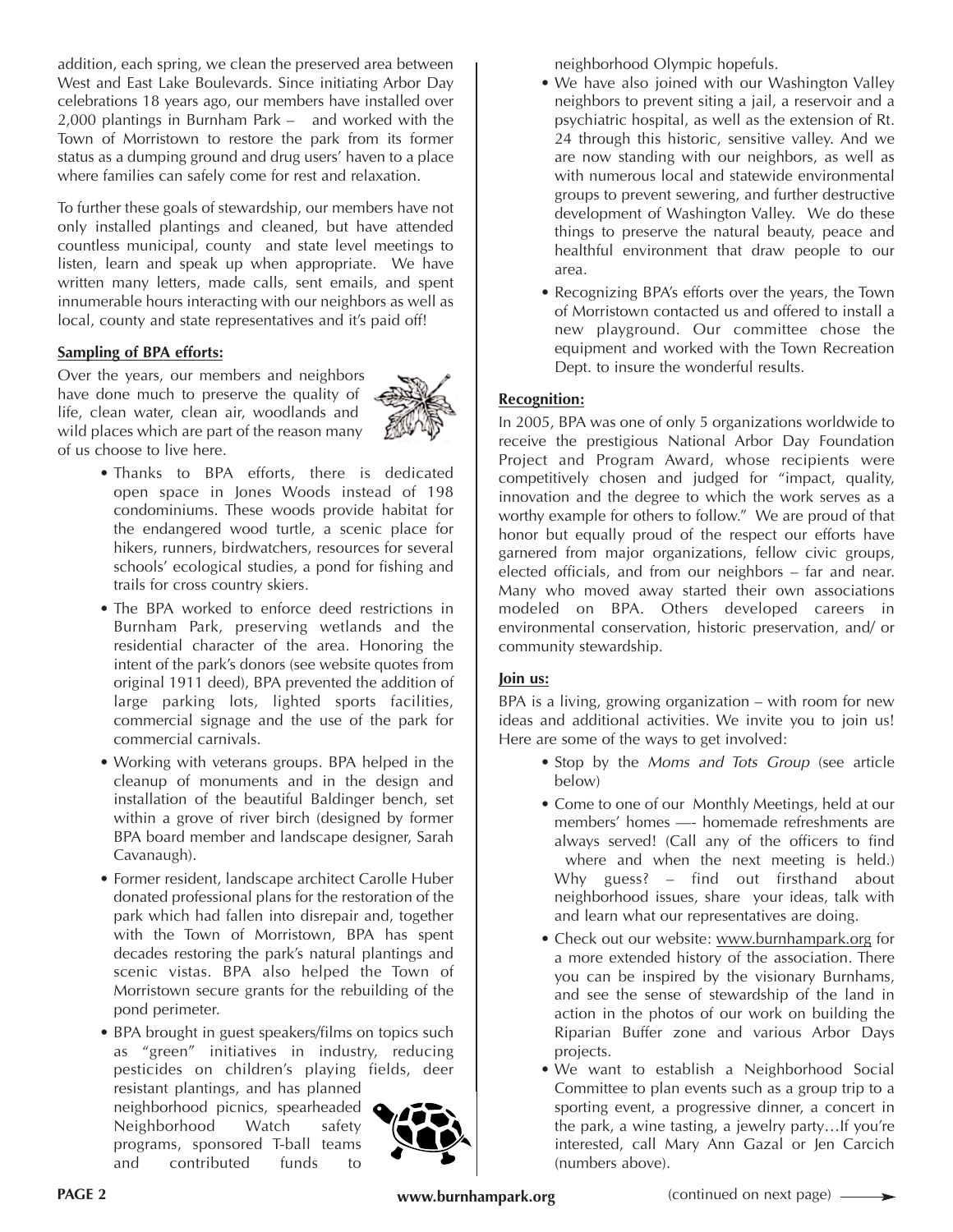• And for your own pleasure, take a walk in Jones Woods (a little uphill in some parts), or around Burnham Park's ponds on a Saturday or Sundayearly morning or twilight is especially beautiful. Or simply stroll the neighborhood and talk, perhaps we'll see you!

If you can't come to meetings but have ideas or want to contribute, call us with your ideas, comments, questions or suggestions. We'll do our best to respond. We welcome and encourage your input—our addresses and phone numbers appear on the masthead. We look forward to hearing from you!

### **Moms & Tots Update:**

The Burnham Park *Moms & Tots Group* is a great opportunity for families to meet and socialize at the park or at a neighbor's home. Parents and children meet for playdates weekly and the moms in the group go out to dinner each month. Both the playdates and the Moms' Nights Out have been very successful over the past year. I encourage both moms and dads to attend our playdates!

Moms and Tots had a great time together in January. For the month of February, we will meet at Jen Carcich's house, 34



Mendham Ave. (on Burnham Park). Sundays, February 5th and 19th at 10:00 a.m. and on Wednesday, February 22nd at 10:00 a.m. Dates in March will also be set so please call for the dates.

Moms went out on January 27th to the Sushi Lounge in Morristown. (We changed the date to accommodate more people.) What a GREAT place to eat! This month we will be going out on Friday, February 24th. Please call if you would like to join us or have a restaurant in town to recommend. Feel free to bring your friends! Jen Carcich (973) 451-9090

**Won't you help?** *The Moms and Tots Group*

have found it very difficult to sit in close proximity to the new playground as the old benches were removed during construction. We are trying to acquire a bench near the



playground in Burnham Park. We are collecting donations for the bench at this time. If you are able to donate any amount, please send it to Bill Claxton, Treasurer.

## **Mark Your Calendars NOW! Arbor Day and Earth Day: April 22nd -(raindate, April 29th )**

As part of preserving the scenic vistas of the Park for generations to come, we will be installing several new trees which can serve as replacements for aging or ill trees. With generous help from Vince Molnar, head of the Morristown Department of Public Works and the County Shadetree



Commission, we hope to have several trees ready to plant throughout the park.

Anyone interested in helping plan some special games for kids…with prizes (for helping cleanup or watering efforts, etc.) should contact Joe Attamante, Lynn Siebert or Jen Carcich.

## **Gold in them thar hills? Knox (as in Fort) had roots in Burnham; now Revolutionary War Encampment Threatened**

The Knox Artillery Camp, 1779-80, one mile west of the Morristown Green on Mendham Rd, Rt. 124 west (between Egbert Rd. and Kahdena), was occupied by the Artillery Brigade of the Continental Army under Brigadier General Henry Knox—the same Knox for whom Ft. Knox is named.

The site was occupied by three regiments of artillery, and a regiment of artificers, mechanics who operated forges and machine shops to service and repair the guns. The men and officers were camped on both sides of the road, and the horses grazed in what were once meadows, now Burnham Park and Pond. Burnham Park land was also used as a parade ground for the brigade.

A resident recalled that "bayonets, firelocks and other evidences of the years of "mad war" were found in the "park", which originally extended for one third of a mile along the slope of the hill. At present, the site is marked by a boulder with a plaque, two benches, a flagpole and a sign placed by the Morris County Heritage Commission. .

The plaque, placed by Morristown American Legion Post 59 in 1932, reads:

> *Continental Army Encampment at Morristown 1777-1781 The Artillery Park*

*Gen. Henry Knox and the officers under Col. Jeduthan Baldwin were encamped on the hillside during 1779-80.*

*The soldiers were housed in huts. The guns were parked along this road. The horses were pastured on what is now Burnham Park.*

*Erected by Morristown Post No. 59- American Legion, November 11, 1932*

More information on the history of the park can be found in "Historic Morristown, New Jersey: the Story of Its First Century", by Andrew M. Sherman, published in 1905.

General Knox, chief artillery officer of the Continental Army, a friend and confidante of General Washington, directed the American forces in surprising the Hessians at Trenton; received a commendation for his aggressive service at the Battle of Princeton; led troops at Brandywine, Germantown, Monmouth and Yorktown, and helped to fortify Valley Forge. While at Morristown, he established an artillery academy at Pluckemin, the forerunner of that established at West Point, which post he commanded in 1782. Knox and Alexander Hamilton recommended the establishment of a military school at West Point, which became a reality in 1802.

In 1785, Congress elected Knox the nation's first Secretary of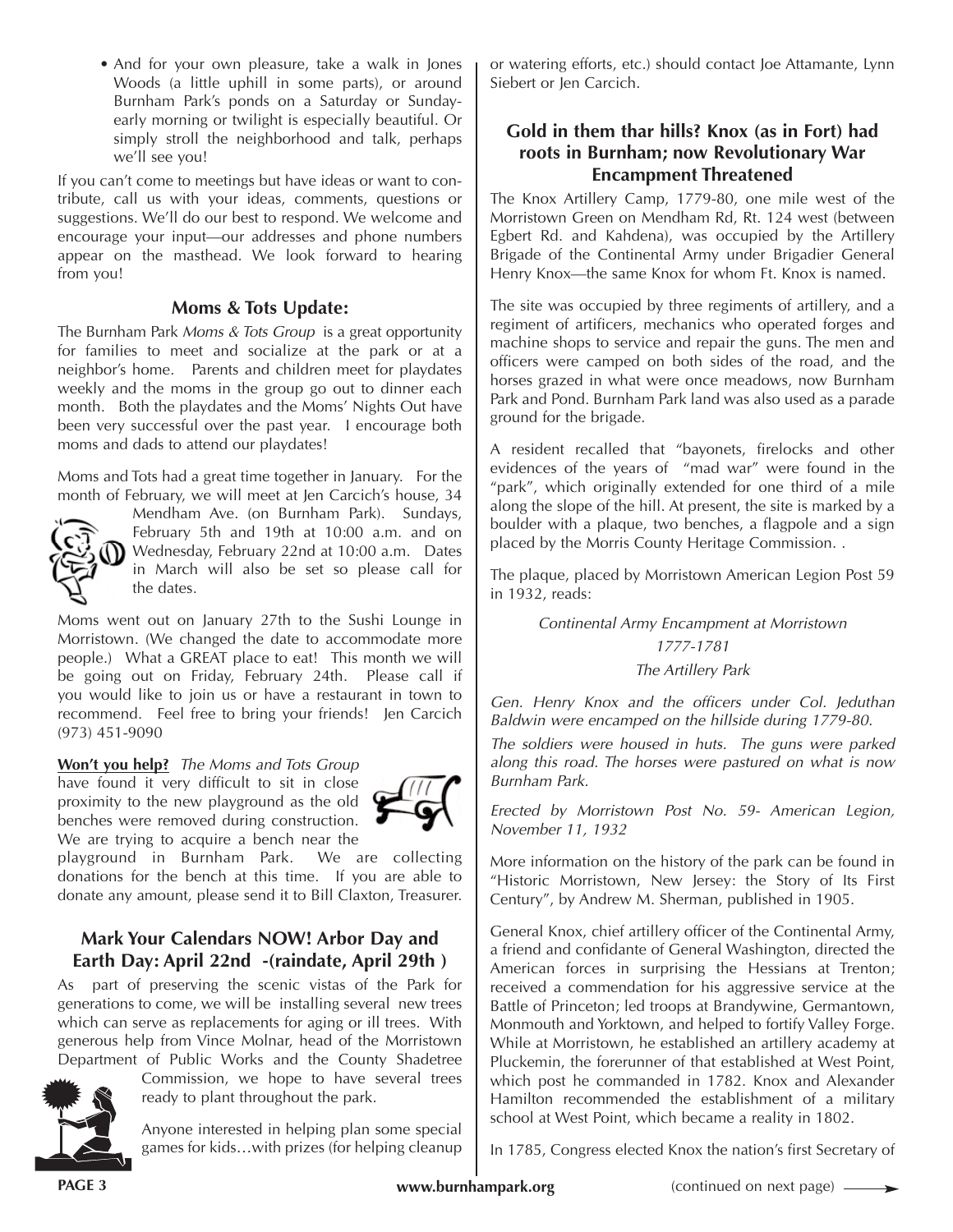War, a post to which he was appointed as a member of President Washington's cabinet in 1789.

All of the 4+ acre site, with more than 500' frontage, except for a 12' x 35' portion-proposed for a conservation easement (enclosing the boulder and benches) is now slated for a two home development. Morris Township says that it is sufficient to preserve a 12' by 35' portion of the encampment that once stretched for 1/3 of a mile along Mendham Road and along a portion of Burnham Park.

We wonder why only this portion will be protected, when the "Park of the Artillery" had a much greater length and breadth at the time of its dedication in 1932, and certainly during the time of its use. We believe that a thorough cultural and archaeological assessment should have been undertaken prior to any development-and can still be done- and ask Morris Township officials to do whatever is necessary to assess what lies beneath a site clearly much larger and richer than what they propose be preserved. We also hope that, in the future, the Township will be more vigilant about protecting our historical heritage.

### **CCRC Update**

On January 5th, the NJ Department of Environmental Protection took testimony from the public on St. Mary's Abbey's site specific wastewater management plan for its proposed CCRC, as well as Morris Township's wastewater management plan.



During the afternoon and evening sessions, close to 70 individuals offered their comments. Individuals with ties to Delbarton spoke in favor of the Abbey's site specific wastewater management plan. Representatives from approximately 25 major state and federal organ-

ization representatives spoke against this plan, including the Rutgers Environmental Law Clinic, the former Jockey Hollow National Park Superintendent, Great Swamp Watershed Association, NJ Audubon Society, Association of NJ Environmental Commissions, The Sierra Club, The Highlands Coalition, The Morris County Visitors Center, the Morristown Historic Preservation Commission, The New Jersey Conservation Foundation, among others. Many, many concerned individuals and neighborhood groups, such as Jockey Hollow Historic Preservation Association, also voiced their objections. Following the extended comment period (to March 31), the state will either accept or reject the Abbey's plan.

We agree with the consensus of many experts that the extension of sewers into the Washington Valley Historic District will bring disastrous consequences for that area's historical, cultural and environmental resources: secondary development, increased taxes, removal of thousands of trees, increased run-off and siltation, degraded water quality of category one streams and primary drinking water sources, destruction/fragmentation of threatened/endangered species habitat, increased noise and traffic, and despoiled and degraded historic and natural resources, including the nation's first national historic park-Jockey Hollow-and Washington Valley Historic District. In short, it would inflict permanent harm on residents, taxpayers, and the historical and natural resources that make this a desirable place to live and raise children.

Additionally, there are concerns about Morris Township's Wastewater Management Plan (which, according to NJDEP, incorrectly includes the entire St. Mary's Abbey property as part of its sewer service area) and the Township's efforts to downgrade Washington Valley's Planning Area designation from a Planning Area 5, the most environmentally sensitive and protected, to a Planning Area 3 which would permit commercial and light industrial development (akin to the city of Flemington) in Washington Valley.

## **An Ill Wind in the Willows?**

At a stormy meeting before the Morristown Board of Adjustment on January 25, developers who hope to build 26 town homes around Willow Hall, the former home of George Vail, sparred with a member of the Morristown's Environmental Commission, as well as with residents who believe the proposal would cause irreparable harm to the National and State Historic Registered property and surrounding area.

At issue was whether Don Kissil, a member of the Board of Adjustment, who also sits on Morristown's Environmental Commission, should recuse himself from the Board of Adjustment vote on the application. The developers maintain Kissil's vote is tainted by the fact the Environmental Commission, which has made no formal recommendation to date, has informally expressed opposition to the project, saying it would like the area preserved as open space.

Mr. Kissil refused to recuse himself, saying that "doing so would negate the validity of the liaison." (Many municipalities specifically appoint individuals to act, as Mr. Kissil does, as liaisons between commissions and boards). The Environmental Commission will make official recommendations on the project when testimony is completed.

The developer also attempted to "cast aspersions on the neighborhood group that is objecting to the plan." (*Daily Record*, 1/26). Resident Carolle Huber submitted to questions from developer's and board's attorney about an email she had sent to neighbors and friends which allegedly discussed whether to bring signs and whether Thomas Brunelli, who was not reappointed to the zoning board this year, was a sure "no" vote on the application.

We understand the legal necessity to avoid the taint of favoritism or prejudgments. However, we don't believe either side should intimidate or try to muzzle the other, and we urge the board and all parties, supporting or opposing this project, to take a more tolerant view and not try to limit or shut down disagreement.

More testimony on the application is scheduled for February 1 and Feb.8, 7:30 pm, at Morristown Town Hall, 200 South St., Morristown.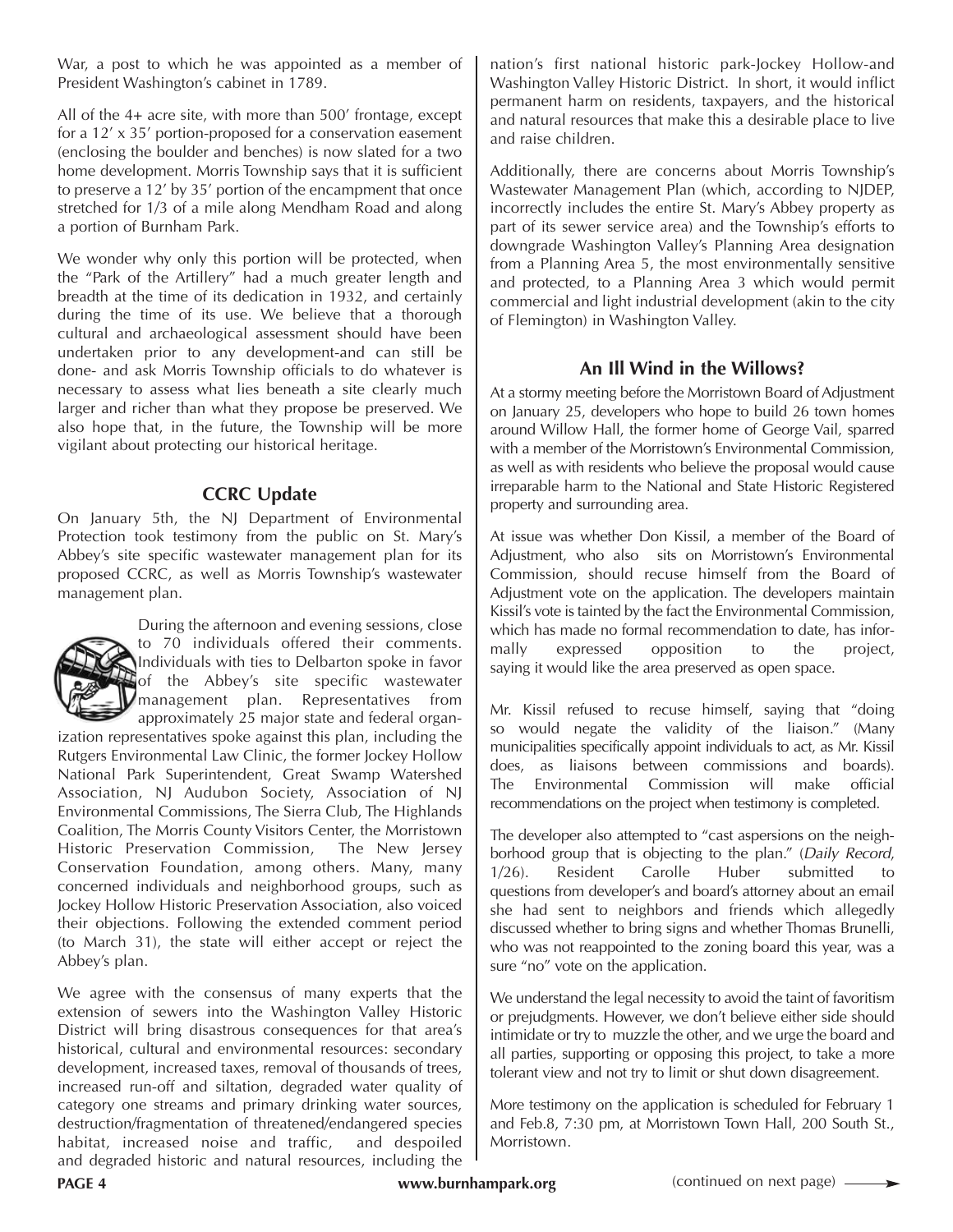#### **Cell Tower Decision**

Despite the public's well reasoned requests for Verizon to consider another less intrusive style and location for its cell tower, on December 19, 2005, the Morris Township Board of Adjustment voted 5 to 1 in favor of allowing Verizon to build a "stealth tree" cell tower adjacent to Mendham Rd./ Rt. 124. The height was reduced from 125' to 113' (110' + 3' additional for a tree "canopy"). Three variances were granted to permit this: allowing construction of this cell tower a) in a front yard of a property b) in an OSGU (open

space government use) zone and c) allowing a tower without flush mounted antennae. 62 mature pine trees will be removed for this construction.

We thank Board Member Thomas Zelante, the sole dissenter, who felt very strongly that the tower's visibility from Jockey Hollow National Park was a violation of our

national heritage. He cited the State Historic Preservation Office's finding this tower's location would have an "adverse effect" and indicated the Park at Jockey Hollow was "sacred ground." He wanted a less intrusive location.

Sadly the Board was not firm on this issue and did not require Verizon to explore other, less intrusive locations on the Delbarton property. Despite documentation of Delbarton's willingness to consider alternatives, Verizon's attorney maintained this particular site was the ONLY one permitted.

Two conditions remain before construction can proceed: 1) satisfaction of mitigation requirements with the State Historic Preservation Office regarding the "adverse" finding and 2) Verizon's attorney is required to furnish a sworn affidavit from Delbarton's representative, Adolph Schimpf, indicating this was indeed the only location Delbarton would allow for the Verizon tower.

# Donation towards new park bench

We and are trying to acquire a bench near the playground in Burnham Park. We are collecting donations for the bench at this time. If you are able to donate any amount, please send it to Bill Claxton, Treasurer, 32 Dorothy Drive

## **Membership/Dues Payment**

I/We enclose our 2006 Burnham Park Association dues of:  $\Box$ \$10 Basic/Pine  $\Box$ \$25 Sponsor/Maple  $\Box$ \$50 Patron/Beech  $\Box$ \$100 Benefactor/Oak  $\Box$ \$250Thomas Paine Club

-----------------------

| Name:      |  |
|------------|--|
| Address:   |  |
| Telephone: |  |

If making additional contribution, please indicate amount and purpose (e.g. plantings for Arbor Day, etc.)

Amount:\_\_\_\_\_\_\_\_\_\_\_\_\_\_\_\_\_\_\_\_ Purpose: \_\_\_\_\_\_\_\_\_\_\_\_\_\_\_\_\_\_\_\_\_\_\_\_\_\_\_\_\_\_\_\_\_\_\_\_\_\_\_\_\_\_\_\_\_\_\_\_\_\_

#### *Fill in your name, address and telephone number on this stub. Make checks payable to the Burnham Park Association. Sent to our treasurer, Bill Claxton at 32 Dorothy Drive, Morristown, NJ 07960. Thanks to those neighbors who have supported BPA so generously.*

*DUES PAID IN THE THE LAST 3 MONTHS OF 2006 GET CREDITED TO CALENDAR YEAR 2007*

#### **PAGE 5 www.burnhampark.org**

#### **Cell Tower Tree – (with apologies to Joyce Kilmer & thanks to Josephine Laitman)**

#### **By Dr. Lynn L. Siebert, 1/30/06**

*I think that I shall never see A thing as ugly as a tree*

*With branches made of steel and wire Above the treeline, standing higher*

*Than all the living trees which sway And shade us from the heat of day.*

*This tree is just a poor excuse A counterfeit, a tragic ruse*

*Designed and built to signal phones But built upon some real trees' bones.*

*No nest of robins in its hair, No seasons' changes would it wear,*

*A metal trunk, fake branch and leaf It mocks us all – who look with grief*

*And wonder why another way Could not be found to save the day.*

*Poems are made by fools like me, But there's no God who'd make this tree.*

#### **Board News:**

Recent elections brought several new Trustees to BPA:

Kay Kribs, Laura Bolson,Ed Villhauer (a former alternate), Cindy and Jay Li, and New Alternate, Tina Bologna. Our hearty welcome to all!! Our thanks to Rick Bye, former VP of BPA, who has moved to Alternate status…for his long years of service and to Sarah Cavanaugh, whose exceptional guidance in the Riparian Buffer Zone effort and multiple Arbor Days is an enduring gift to us all.